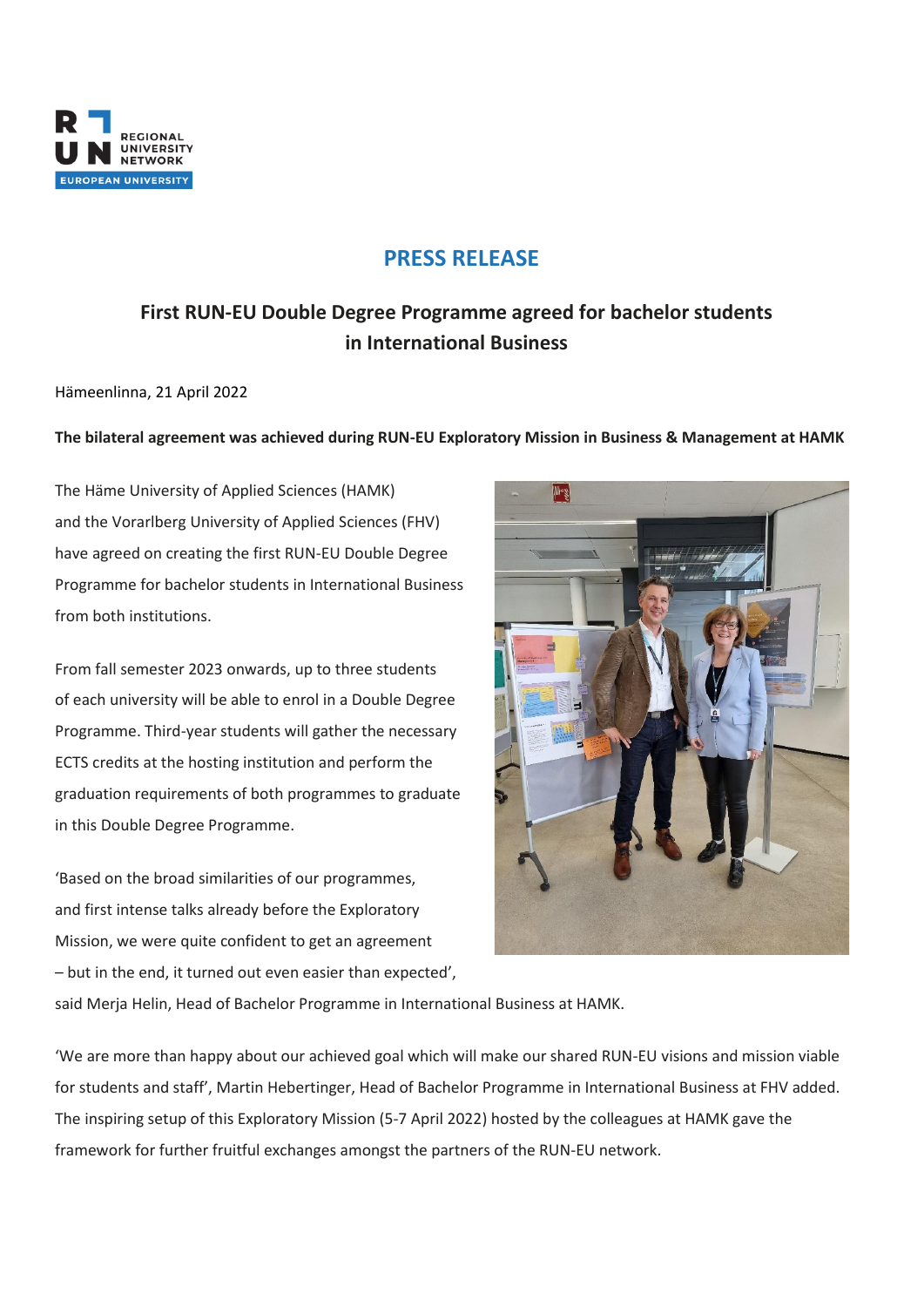The Double Degree Programme in International Business at HAMK and FHV will now be put into the required written form and signed in the nearest future. This is the first step to be followed by a lot of others in order to fulfil the promise that our students will inherit the future.

#### **Editor's Note**

Th[e Regional University Network](https://run-eu.eu/) – European University (RUN-EU) is an alliance of seven like-minded higher education institutions drawn from all regions of Europe and established in 2020 under the [European Universities](https://ec.europa.eu/education/education-in-the-eu/european-education-area/european-universities-initiative_en)  [Initiative.](https://ec.europa.eu/education/education-in-the-eu/european-education-area/european-universities-initiative_en) It works collaboratively across languages and national frontiers to secure the sustainable economic, social, cultural, and environmental progress of our regions and stakeholders through education.

The seven higher education institutions that compose the alliance are the Polytechnic of Leiria (Portugal), the Technological University of the Shannon: Midlands Midwest (Ireland), the Polytechnic of Cávado and Ave (Portugal), the Häme University of Applied Sciences (Finland), the University of Győr – Széchenyi István University (Hungary), the NHL Stenden University of Applied Sciences (The Netherlands), and the Vorarlberg University of Applied Sciences (Austria). Overall, RUN-EU comprises a student population of more than 76,500 students and 97 research centres and groups spread across Europe.

RUN-EU's mission is to deliver future and advanced skills that will help students, researchers, academics, and partners successfully meet the challenges of the future, engage in societal transformation, and promote active citizenship, thereby leading to the creation of a new type of multinational interregional alliance, a European Zone for Interregional Development.